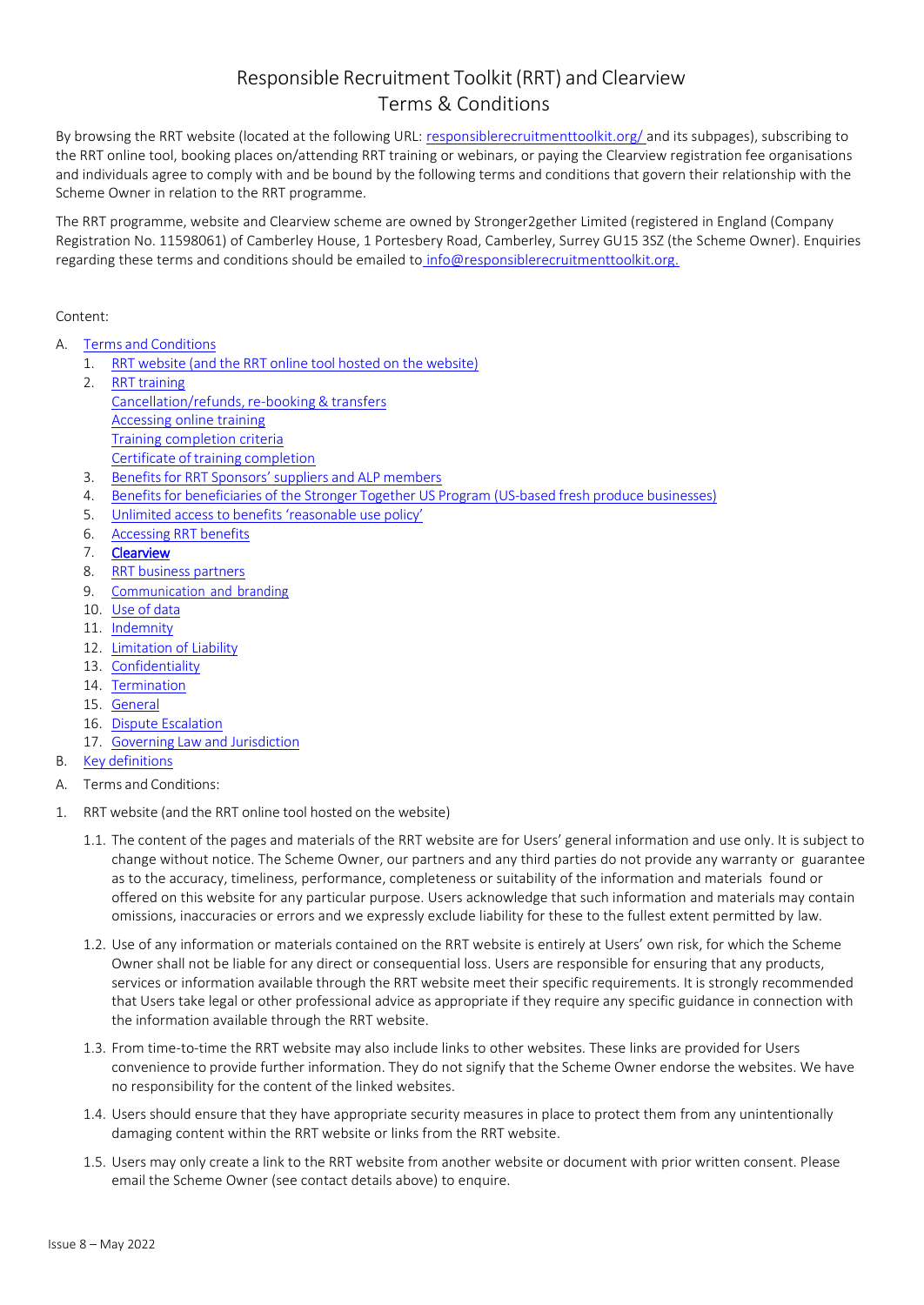- 1.6. The Scheme Owner own intellectual rights of all content on the RRT website. Users are not permitted to copy or recreate the content.
- 1.7. Only business legal entities are permitted to subscribe at the 'full' level on RRT online tool (unless conditions described in [1.9 a](#page-1-0)re met).
- <span id="page-1-1"></span>1.8. Subscribers are expected to be employed (or contracted on a long-term basis) directly by the subscribed business. Subscribers or other representatives of the subscribed business are not permitted to share RRT website content or share access to their subscription account with any party who is not also directly employed (or contracted on a long-term basis) by the subscribed business. Where a subscribed business shares access to their subscription account with a long-term contractor, e.g. an external consultant, the subscribed business is responsible for ensuring that the contractor only uses the subscription account according to these terms of use (i.e. not for the consultant's own commercial use).
- <span id="page-1-0"></span>1.9. At subscription, subscribers are required to provide an official business email address (associated with the business name subscribed under) in the 'email' field. Personal email addresses are not permitted. The Scheme Owner reserve the right to withdraw access to an account where a business email address is not provided.
- 1.10. NGOs/charities, trade associations, academic institutions, recruitment process outsourcing businesses, consultancies and consultants (unless individual consultants are contracted to work for a subscribed business on a longterm basis – see [1.8\),](#page-1-1) require a partnership agreement to subscribe at the 'full' level on the RRT online tool or attend RRT online training. Please email the Scheme Owner (see contact details above) for more information.
- 1.11. Users may only use the RRT online tool to self-assess the subscribed business. Users confirm that the business details submitted at subscription are correct, including the business name. The Scheme Owner reserve the right to reject a subscription request if any Users are found to have submitted incorrect details, or to cancel a subscription without refund if any Users are found to be using RRT to assess a business which does not operate under the same business entity described at subscription (subscribed business).
- 1.12. Subscribed businesses are responsible for ensuring that parties who have left employment (or end a long-term contract) at the subscribed business no longer have access to the subscription account. A representative from the subscribed business should do this by:
	- a. Changing the account password (via the 'My Account' page)
	- b. Contacting the Scheme Owner (see contact details above) to request an update of the account contact email address (the email address used to log-in to the account).
- 1.13. The Scheme Owner reserve the right to withdraw access to an account where they believe that the contact details are no longer valid (i.e. the subscriber has left the subscribed businesses).
- 1.14. The subscriber can give permission to change the account contact email address (the email used to log-in to the account) if required (e.g. if responsibilities change) by contacting the Scheme Owner - see contact details above. If the subscriber is unable to give permission (e.g. they are on long-term leave) then another representative from the subscribed business can give permission. By making this request on behalf of the subscriber the representative confirms that they have the authority to do so.
- 1.15. The Scheme Owner use appropriate technical and organisational measures to back up data inputted into and contained on the website. Data back-up cannot be guaranteed. Where Scheme Owner become aware of data loss, Users will be notified.
- 1.16. The Scheme Owner operate procedures and security features to reduce the risk of unauthorised access to data inputted into the website. The transmission of any information via the internet is not completely secure and the data input by Users is done so at their own risk. Where Scheme Owner become aware of a data breach, Users will be notified.
- <span id="page-1-2"></span>1.17. All paid for 'full' level subscriptions on the online tool will last one year unless other terms apply. A subscriber can renew their 'full' subscription within 3 months of the expiry of their current subscription via their 'My Account' page once logged in to their account. The subscriber will need to provide subscription information to confirm renewal, and pay for the subsequent year's subscription fees. If a business does not renew their subscription before expiry of their current subscription, their subscription level will automatically change to 'entry' after the date of expiry.
- 1.18. For up to 2 years, subscribers can upgrade their level again when they wish to resume access to the enhanced functionality and their previous self-assessed data and reports. If data is not accessed (through an upgrade) within 2 years, the Scheme Owner reserve the right to delete it.
- 1.19. Supply Chain subscribers may request that suppliers with a 'Supply Chain', 'Full' or 'Full Free' level subscription link to them on the online tool using the template email and unique URL provided on the 'Connections' page.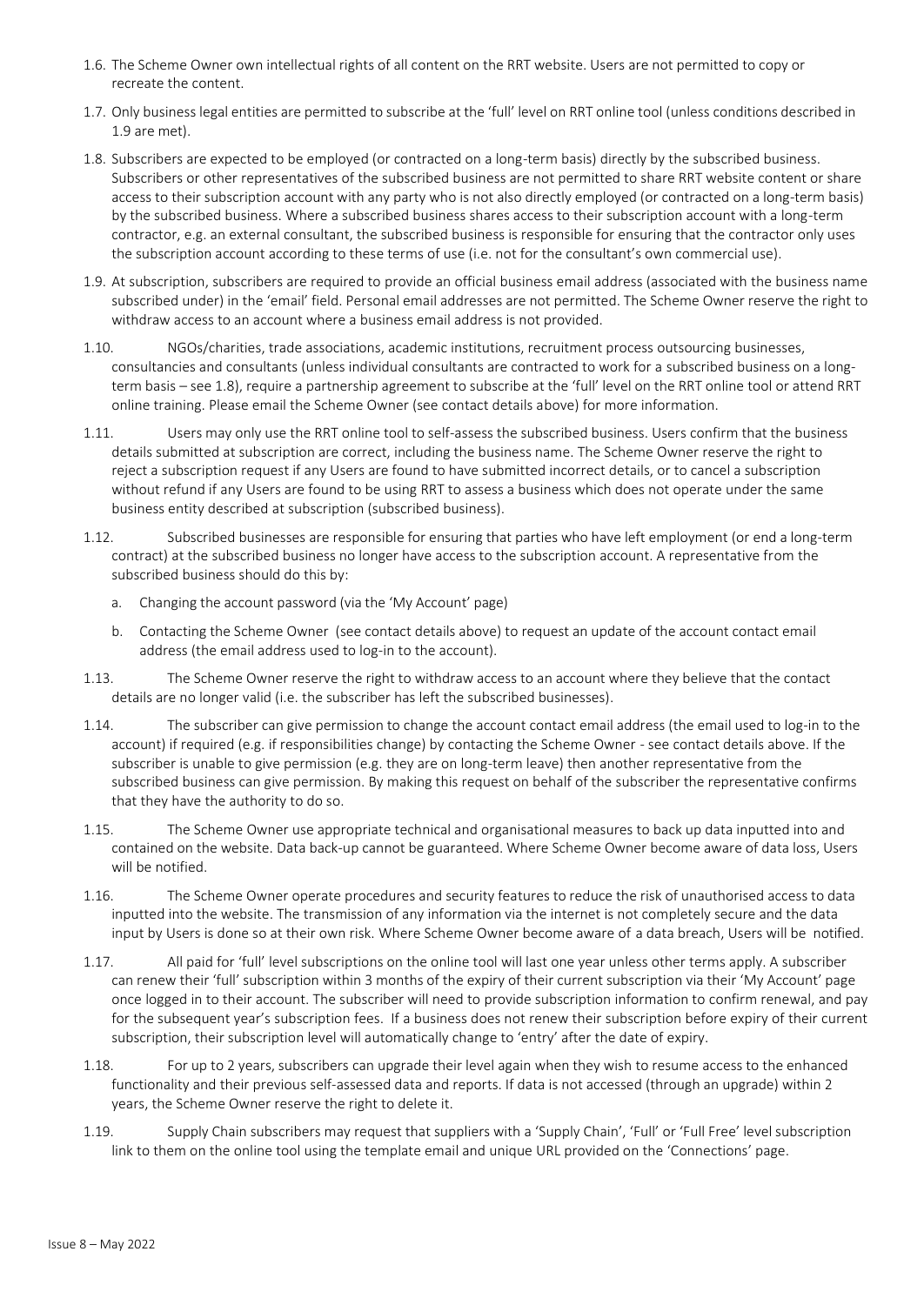- 1.20. Suppliers that link to Clients with a Supply Chain subscription do so in accordance with these Terms and Conditions and specifically acknowledge that they are making the connection willingly and agree that their client(s) will be able to view and export (but not edit) the following information submitted by the Supplier in the RRT online tool:
	- a. On the 'Connections' page:
		- The Supplier's business name (as entered when subscribing to the RRT Online Tool), postcode and, where relevant, Sedex company and site numbers
		- The date the connection is made
		- The percentage (%) and number of RRT Steps that the Supplier has assessed in the RRT online tool
		- The percentage of RRT Steps that the Supplier has completed
		- The Supplier's contact email address
		- The supplier's subscription level (FULL or SUPPLY CHAIN)
	- b. On the 'Dashboard' page:
		- The number of 'Completed', 'In Progress', 'Not Started' and 'Not Assessed' steps
		- The Supplier's progress over time across all RRT Standards and Pillars (filterable by each Standard and Pillar individually) and by relevant linked Ethical Standards (such as the ETI Base Code)
	- c. On the 'Set Priorities and Actions' page:
		- The Supplier's progress status for any RRT Steps
		- Any priorities which have been assigned to any RRT Steps (Low, Medium, Top)
		- Any actions that have been recorded against any RRT Steps including comments and document uploads and that document uploads may be viewed and downloaded by the Client linked to the Supplier.
	- d. On the 'Benchmark Progress' page:
		- The Supplier's progress at the individual RRT Step level, RRT Pillar/Standard level and overall benchmarked against comparators in the RRT online tool.
- 1.21. Clients may break connections with Suppliers at any time and Suppliers may break connections with Clients at any time.
- 1.22. RRT offers 'Full' and 'Full-Free' subscribers the ability to trial an RRT Supply Chain subscription for free before choosing whether to pay for the upgrade. The trial lasts 30 days during which subscribers can access the RRT Supply Chain functionality as described above. At the end of the trial, businesses can choose to continue the RRT Supply Chain subscription level by paying the appropriate upgrade fees as listed at [www.responsiblerecruitmenttoolkit.org/online-tool.](http://www.responsiblerecruitmenttoolkit.org/online-tool) If a business does not wish to continue with Supply Chain, their RRT subscription will revert back to its previous level i.e. 'Full' or 'Full-Free'. In this case, the business will lose visibility of the data on the connections it had made. However, if it chooses to re-upgrade to the annual Supply Chain subscription within two years of the trial, its previous connections and data will become visible again – except where any connected subscribers have severed a link or no longer have a subscription to the RRT online tool.
- 1.23. Users' use of the RRT website and any dispute arising out of such use of the website is subject to the laws of England and Wales.
- <span id="page-2-0"></span>2. RRT training
- <span id="page-2-1"></span>2.1. The Scheme Owner own intellectual rights of all content of the RRT training. Delegates or others are not permitted to copy or recreate the content.

Cancellation/refunds, re-booking & transfers

- 2.2. Up to 7 days before the training event delegates can choose either to:
	- a. Cancel their booking and receive a full refund (if the ticket(s) were paid for)
	- b. Re-book a place on an alternative date on the same training event.
- 2.3. Within 7 days (but before 1 business day) of the event delegates can transfer their booking to a colleague (employed/contracted within the same business entity).
- 2.4. Within 1 business day of the event delegates will not be able to receive a refund, rebook or transfer their booking.
- 2.5. Delegates must notify the Scheme Owner (see contact details above) within the stated timeframes for the terms to apply.
- 2.6. The Scheme Owner reserve the right to cancel or adjust the timings of a training event. In such cases delegates will be notified as soon as possible before the event and offered alternative dates to re-book or a full refund (if the tickets were paid for).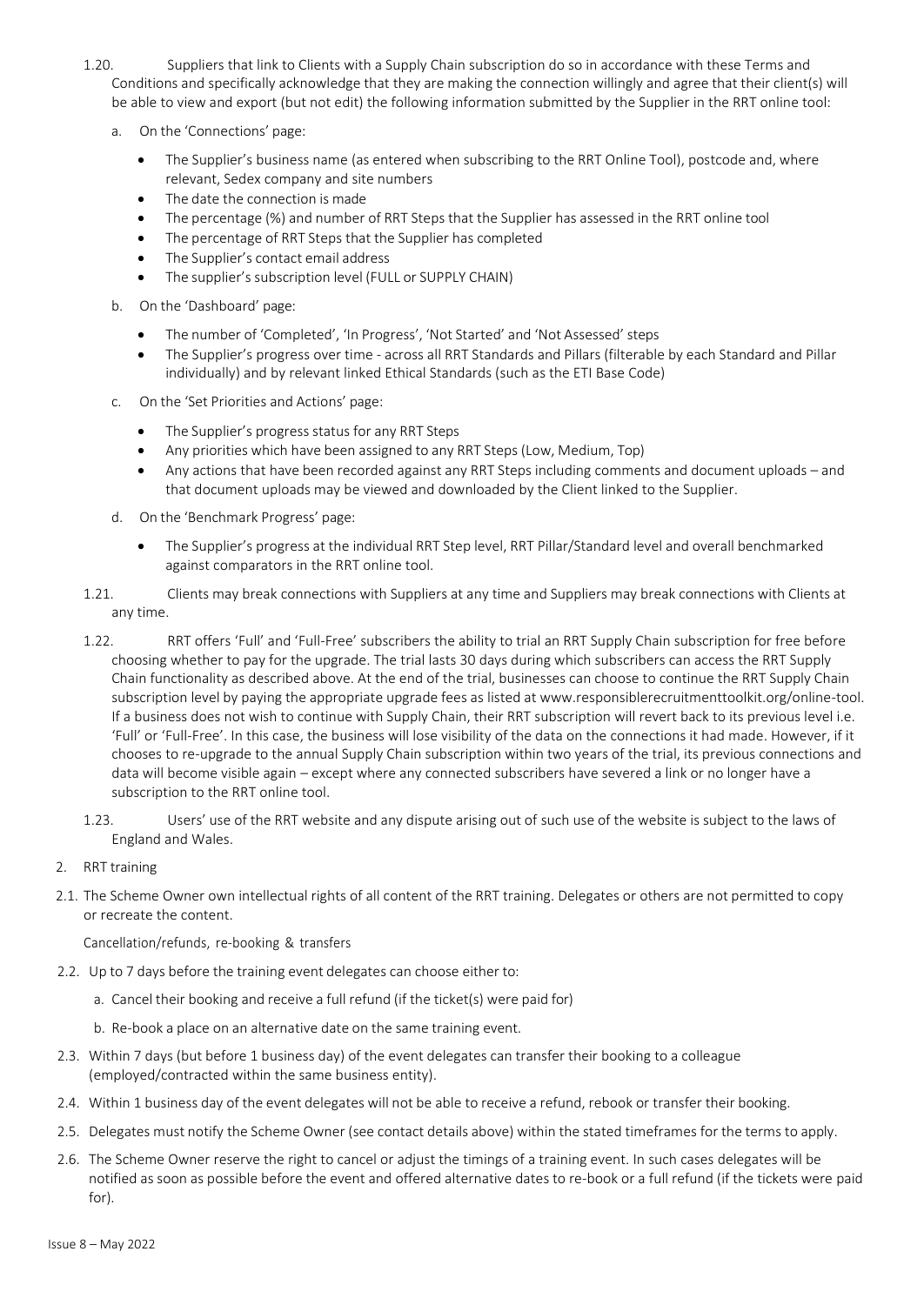Accessing online training

- <span id="page-3-5"></span><span id="page-3-0"></span>2.7. A confirmation email will be sent to delegates immediately after booking a place on training, and joining instructions will be emailed to delegates at least 3 businesses days before the training session to enable them to access the training.
- 2.8. Delegates are responsible for providing correct contact details so the Scheme Owner can communicate with them prior to the training event. They are also responsible for contacting the Scheme Owner (contact details above), should they not receive expected training related emails within the expected timeframes (described in [2.7\)](#page-3-5).
- <span id="page-3-1"></span>2.9. Delegates will not be able to access or view the recording of the training after the session.

Training completion criteria

<span id="page-3-6"></span>2.10.To be registered as having completed a training event, delegates must actively attend the full duration of the session and complete the short quiz included as part of the training. Individual results from the quiz will not be shared with any thirdparty.

Certificate of training completion

- <span id="page-3-2"></span>2.11.Delegates can receive certificates of training completion subject to fulfilling the criteria set out in [2.10.](#page-3-6)
- <span id="page-3-3"></span>3. Benefits for RRT Sponsors' suppliers and ALP members
- <span id="page-3-7"></span>3.1. RRT Sponsors'suppliers eligible to access applicable RRT benefits include businesses that are RRT Sponsors':
	- a. Own-labelsuppliers (at any tier) and not-for-resale suppliers/service providers (at tier one)
	- b. Direct labour providers/recruiters or those used by their eligible suppliers (i.e. those described in [3.1a\)](#page-3-7)

Eligible businesses remain eligible to access applicable RRT benefits whilst the Sponsors they supply are active RRT Sponsors or until terms change. If eligibility changes, according to the Scheme Owner records, the Scheme Owner will notify the relevant contact (see [6.3 f](#page-4-4)or more details regarding access to benefits).

- <span id="page-3-8"></span>3.2. ALP members must be a labour provider/recruiter and an active member (i.e. payment of membership fees is up-to-date) to be eligible to access RRT benefits. Eligible businesses remain eligible to access applicable RRT benefits throughout the duration of their ALP membership or until terms change.
- 3.3. Eligible businesses do not include branded suppliers/retailers, consultancies, consultants, NGOs/charities, trade associations, academic institutions or recruitment process outsourcing businesses.
- 3.4. The applicable RRT benefits eligible businesses(as described in [3.1 a](#page-3-7)nd [3.2\)](#page-3-8) can access are unlimited\*:
	- a. Free 'full' level subscriptions to the RRT online tool.
	- b. Discounted 'supply chain' level subscriptions to the RRT online tool.
	- c. Free places on the RRT online training courses, including:
		- Introduction to Responsible Recruitment
		- Eliminating Worker-Paid Recruitment Fees
		- Labour Supply Chain Due Diligence & Partnerships
		- Safe Work for Agency/Contracted Workers
		- Fair & Equal Opportunity & Treatment

\*Unlimited access to benefits is subject to a 'reasonable use policy' (see [5 f](#page-4-0)or details) and subject to annual agreement of the Sponsorship model with RRT Sponsors.

- <span id="page-3-4"></span>4. Benefits for beneficiaries of the Stronger Together US Program (US-based fresh produce businesses)
- <span id="page-3-10"></span>4.1. Under Stronger Together US funding, eligible US-based fresh produce businesses can access applicable RRT benefits (see [4.2\)](#page-3-9) for free. This offer is available until September 30, 2023, or until terms change.

Eligible businesses *include* farm labor contractors, labor recruiters, growers, vendors, shippers, packers, brands and retailers based in, and operating within, the United States (US) fresh produce or wine grapes sector.

Eligible businesses *do not include* consultancies, consultants, NGOs/charities, trade associations, academic institutions or recruitment process outsourcing businesses.

- <span id="page-3-9"></span>4.2. The RRT benefits eligible businesses (as described in [4.1\) c](#page-3-10)an access are unlimited\*:
	- a. Free 'full' level subscriptions to the RRT online tool until September 30, 2023\*\*.
	- b. Free places on the applicable (US specialised) RRT online training courses (course titles to be confirmed)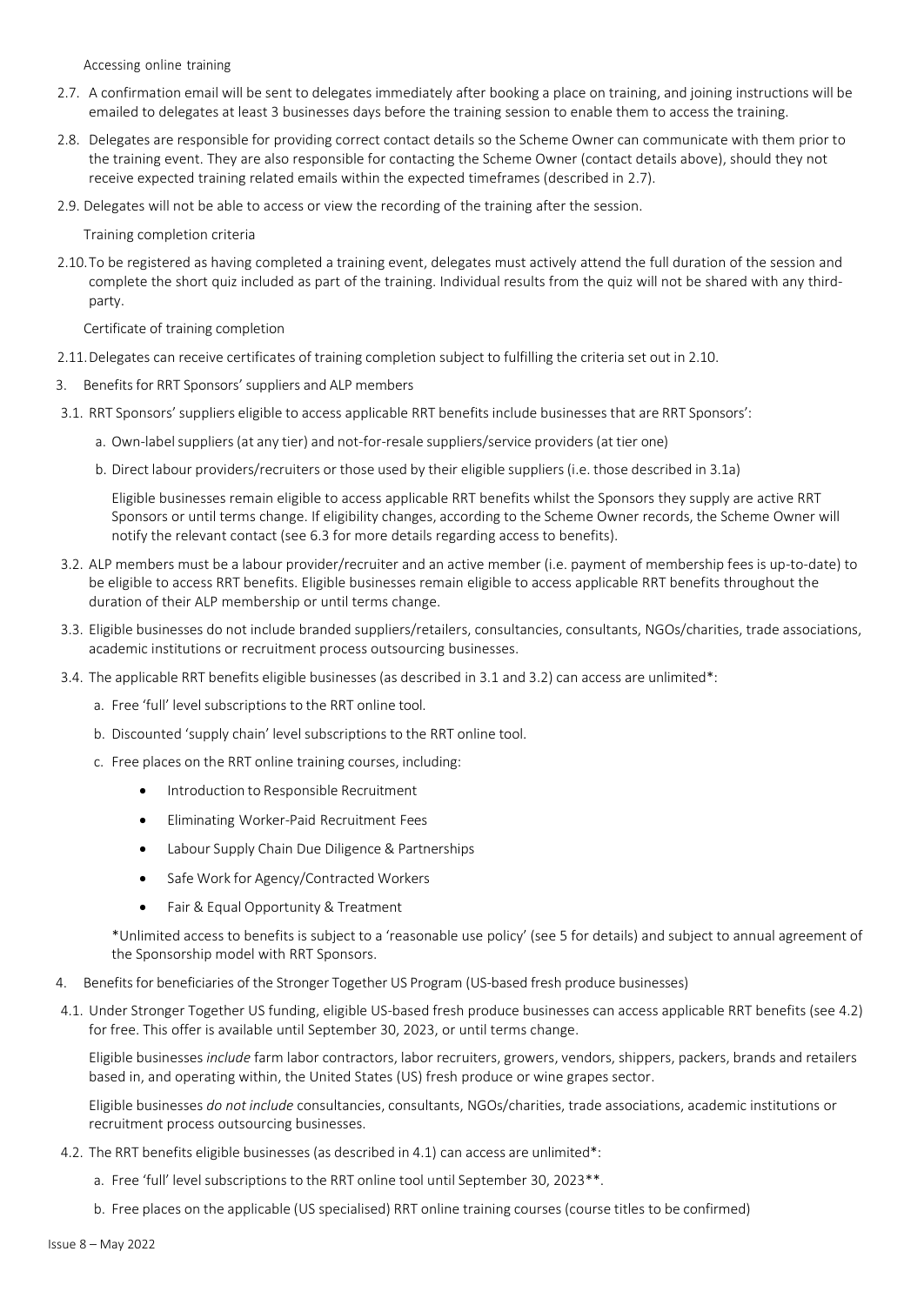\*Unlimited access to benefits is subject to a 'reasonable use policy' (see [5 f](#page-4-0)or details).

\*\*If a business wishes to renew their 'full' level subscription after September 30, 2023 they may need to pay the standard subscription fees (se[e 1.17 f](#page-1-2)or more information).

- <span id="page-4-0"></span>5. Unlimited access to benefits 'reasonable use policy'
- 5.1. Access for eligible businesses (described i[n 3.1, 3.2 a](#page-3-7)nd [4.1](#page-3-10)) to unlimited benefits is subject to a 'reasonable use policy'. For training, the number of free training places booked by a business entity is capped at five per business per training event. For the online tool, businesses should not take out more free 'full' subscriptions than they expect to actively use within their business.
- 5.2. The Scheme Owner reserve the right to withdraw accessto RRT services where this policy has not been adhered to.
- <span id="page-4-1"></span>6. Accessing RRT benefits
- <span id="page-4-5"></span>6.1. Any individual accessing an RRT benefit (i.e. subscribing to the online tool or attending training) must be employed (or contracted on a long-term basis) directly by an eligible business entity (as described i[n 3 o](#page-3-3)r [4](#page-3-4)).
- <span id="page-4-6"></span>6.2. When accessing an RRT benefit the individual (described [6.1\)](#page-4-5) will be asked and must confirm how their business is eligible (i.e. when submitting subscription details or booking training). For RRT Sponsors' suppliers this must include indicating which RRT Sponsors they, or their clients, supply.
- <span id="page-4-4"></span>6.3. The Scheme Owner reserve the right to withdraw access to RRT benefits where eligibility has not been demonstrated, cannot be verified or ends according to their records.

## <span id="page-4-2"></span>7. Clearview

7.1. Labour providers registering with the Clearview Scheme shall:

- a. follow the Clearview General Regulations in all activities relating to the Clearview Scheme and its involvement with the Scheme Owner;
- b. co-operate fully with Audit Bodies and the Scheme Owner in relation to any audits or site visits requested to be carried out on it as part of Clearview, including by promptly providing access to premises, documents and records for the purposes of such audits;
- c. ensure that any and all information, documents and other assistance it provides to Audit Bodies as part of any audits are true, accurate, complete and up to date, and are not misleading in any way; and
- d. not act in any manner, or make any statement, which does or may bring the reputation of the Scheme Owner, RRT or Clearview into disrepute;
- e. be issued, by electronic means, with a Labour Provider Number (LPN) and provided with access to the Clearview Technical Standards and Control Points and a list of Audit Bodies approved to conduct Clearview Audits;
- f. become a Clearview Scheme Registrant

7.2. Labour Providers that pay the Clearview Scheme Management fee shall:

- a. Continue to adhere to Clause 7.1;
- b. Access the Scheme Applicant benefits which include a suite of technical tutorial videos, access to an RRT online tool 'Full – Free' subscription and a welcome induction call with Clearview;
- c. Be able to confirm and move ahead with the certification process with an Approved Audit Body as described in the Clearview General Regulations.
- 7.3. If the Scheme Owner reasonably believe that the labour provider is failing to comply with any clause in these Terms and Conditions, it shall be entitled to either temporarily suspend or permanently terminate the labour provider from access to any rights under this agreement, including its access to the Clearview Registrant and Applicant Benefits. In such circumstances:
	- a. the labour provider shall not be entitled to any refund of any sums paid to the Scheme Owner pursuant to this agreement; and
	- b. the labour provider's rights pursuant to this agreement shall cease for the duration of the suspension or termination.

Email: clearview@responsiblerecruitmenttoolkit.org

- <span id="page-4-3"></span>8. RRT business partners
- 8.1. Responsible Recruitment Toolkit (RRT) Business Partners are businesses that have uploaded evidence to publicly demonstrate their commitment to responsible recruitment. In doing so: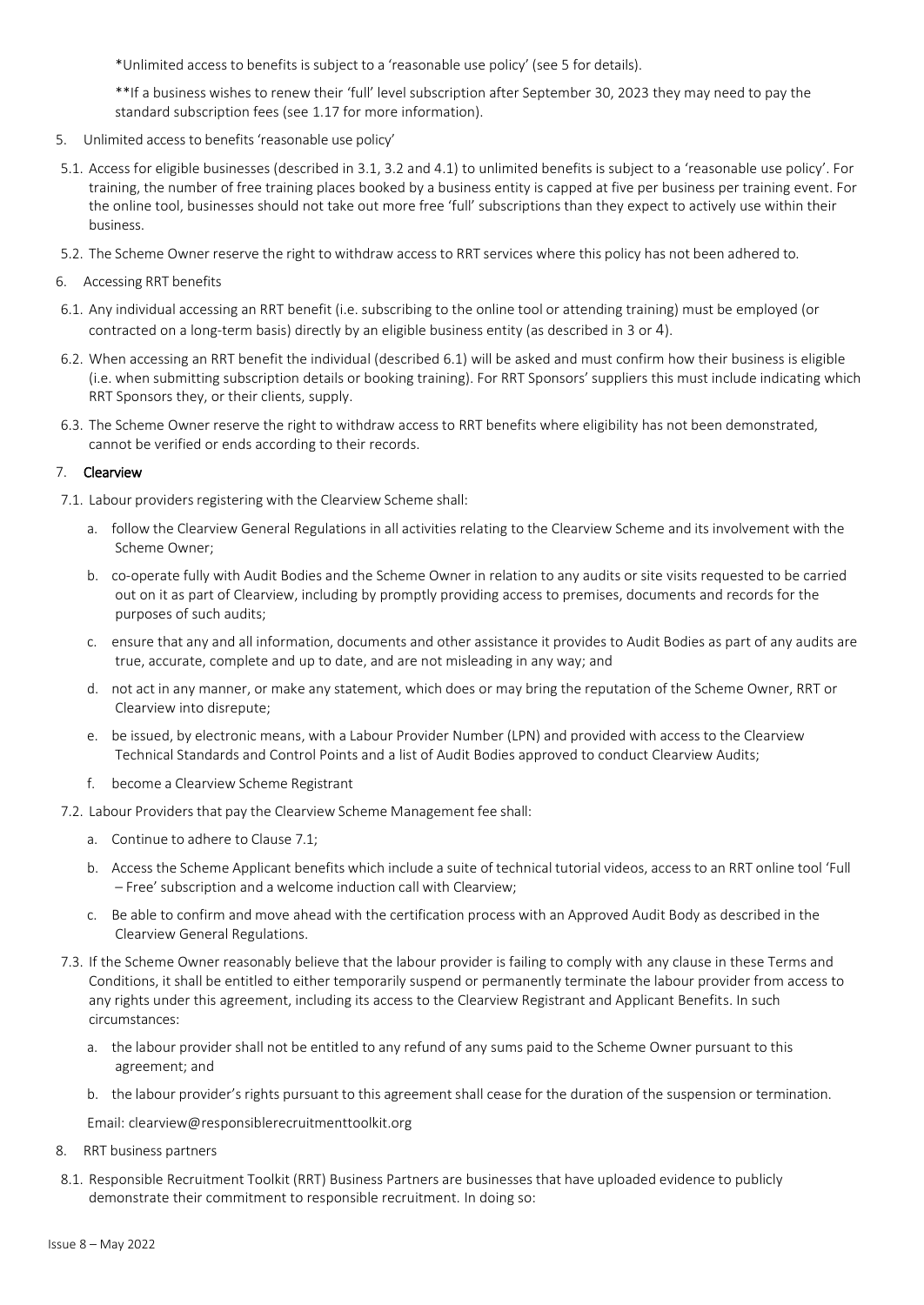a. Their business profile and uploaded evidence of commitment are listed publicly on the RRT website. This information is publicly visible and transparent to those wishing to view the information supplied.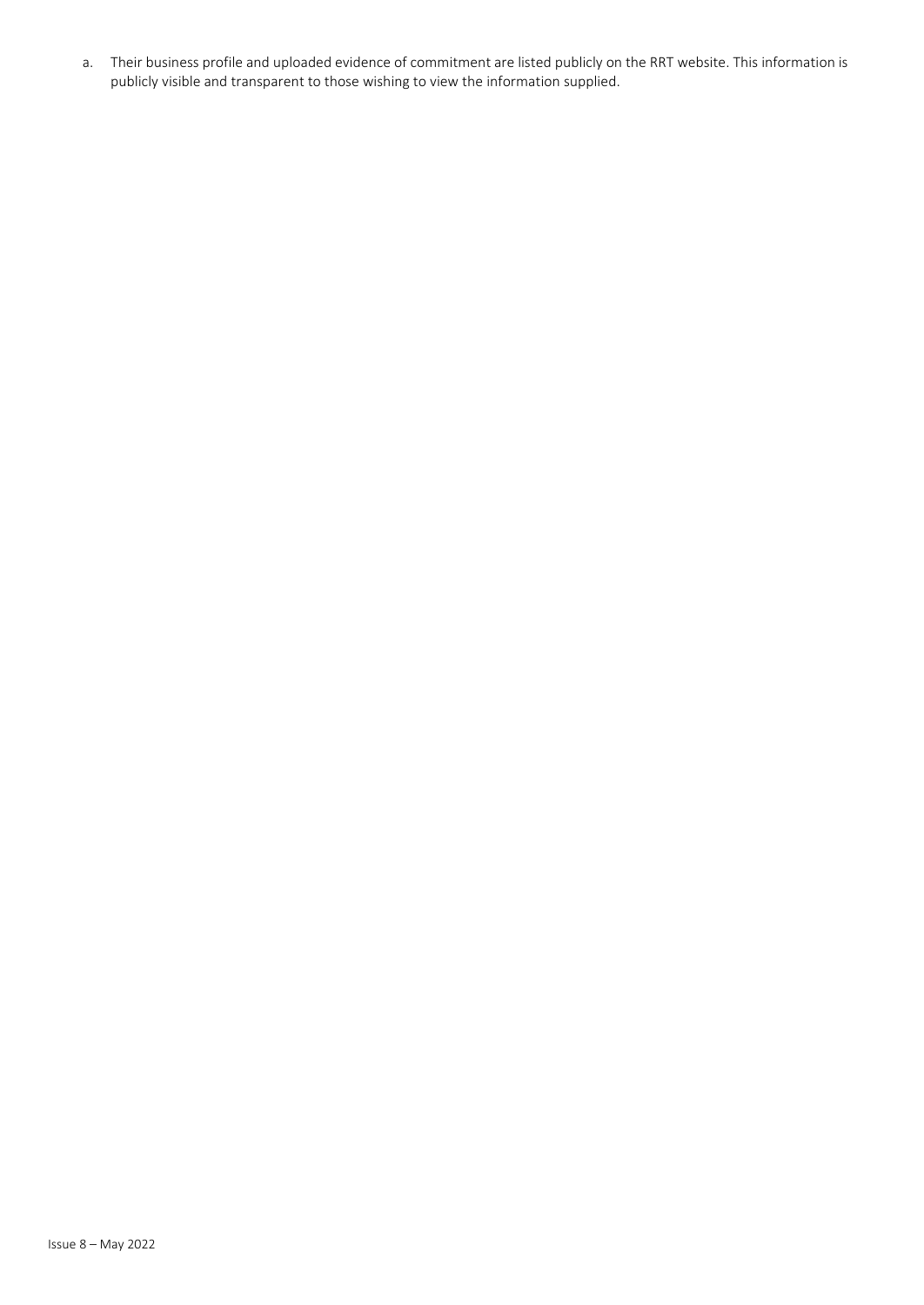- b. They receive the RRT Business Partner logo for the relevant calendar year to use in their business materials.
- 8.2. Business can apply to become an RRT Business Partner by:
	- a. Subscribing (or logging in) at the 'full' level on the RRT online tool.
	- b. Once logged in, completing, and uploading evidence in all fields of the Business Partner Commitment Form on the following page: responsiblerecruitmenttoolkit.org/become-an-RRT-business-partner.

By uploading evidence, businesses are making a voluntary disclosure of a commitment to responsible recruitment.

- 8.3. The Scheme Owner will verify a business's submission and confirm their status within 3 business days. If approved as an RRT Business Partner, they will receive the RRT Business Partner logo for the relevant calendar year, and their business profile and evidence will automatically appear on the public list.
- 8.4. The Scheme Owner do not validate uploaded evidence and will not comment or enter into dialogue on any individual business. An RRT Business Partner status should not be treated as evidence of compliance with any relevant legal licensing or conformance with industry certification.
- 8.5. Once evidence is submitted, only the Scheme Owner can amend it. If an RRT Business Partner needs to make an amendment to the evidence uploaded, they should notify the Scheme Owner on [info@responsiblerecruitmenttoolkit.org.](mailto:info@responsiblerecruitmenttoolkit.org)
- 8.6. RRT Business Partners will need to update their evidence each year to renew their Business Partner status and to receive the new RRT Business Partner logo. Renewals will open approximately 3 months before the start of the Business Partner calendar year and will close approximately 3 months after the new calendar year has started. An email reminder will be sent to the subscriber's email address. If RRT Business Partners do not renew their evidence within the renewal timeframe, they may lose their Business Partner status.
- 8.7. The RRT Business Partner logo may be used in business materials as required. On websites and digital media, the logo should contain a link t[o www.responsiblerecruitmenttoolkit.org. N](http://www.responsiblerecruitmenttoolkit.org/)o other RRT logo may be used by the business for any purposes (e.g. external marketing) other than the RRT Business Partner logo, and only where the above conditions have been met.
- 9. Communication and Branding
- 9.1. Parties bound by these Terms and Conditions shall not:
	- a. use, adapt, copy or otherwise deal with the Responsible Recruitment Toolkit or Clearview Brands, including the Responsible Recruitment Toolkit or Clearview logos, or any materials relating to RRT or Clearview for any purposes;
	- b. make any public statement as to its involvement with RRT or Clearview except in accordance with these Terms and Conditions and the Clearview General Regulations;
	- c. refer to RRT or Clearview within its Modern Slavery Act reporting requirements,
	- d. unless it has the express prior written consent of the Scheme Owner in relation to each individual use, and the Scheme Owner shall be entitled to withdraw such consent at any time at its discretion.
- <span id="page-6-0"></span>10. Use of data
	- 10.1. The Scheme Owner will treat all obtained data in confidence, other than that which is in the public domain or unless otherwise required to do so by law.
- 10.2. The Scheme Owner reserve the right to use data entered by individuals when accessing or using RRT services or Clearview to produce and publish anonymised aggregated reports.
- 10.3. When accessing RRT or Clearview services, individuals agree to receive communication from the Scheme Owner and related programmes regarding service updates, the RRT programme and other information which may be of interest to them. This includes the RRT newsletter. Individuals have the option to 'opt-out' from receiving marketing emails.
- 10.4. By indicating the RRT Sponsors supplied when accessing any RRT benefit (see [6.2\),](#page-4-6) individuals confirm that the Scheme Owner can share with the indicated RRT Sponsors:
	- a. Their businessinformation (including business name, location, industry and business type)
	- b. Anonymised self-assessment data entered into the online tool (within aggregated reports)
	- c. Data related to engagement with applicable RRT benefits (e.g. attendance, or completion of, free training and/or free or discounted subscription to the online tool).
- 10.5. Supply Chain subscribers are not permitted to share any data about their Suppliers that is visible to them on the online tool with any third party or publicly other than:
	- a. Where they have gained express permission from the Supplier to do so or,
	- b. Where data is compiled into anonymised and aggregated reports, or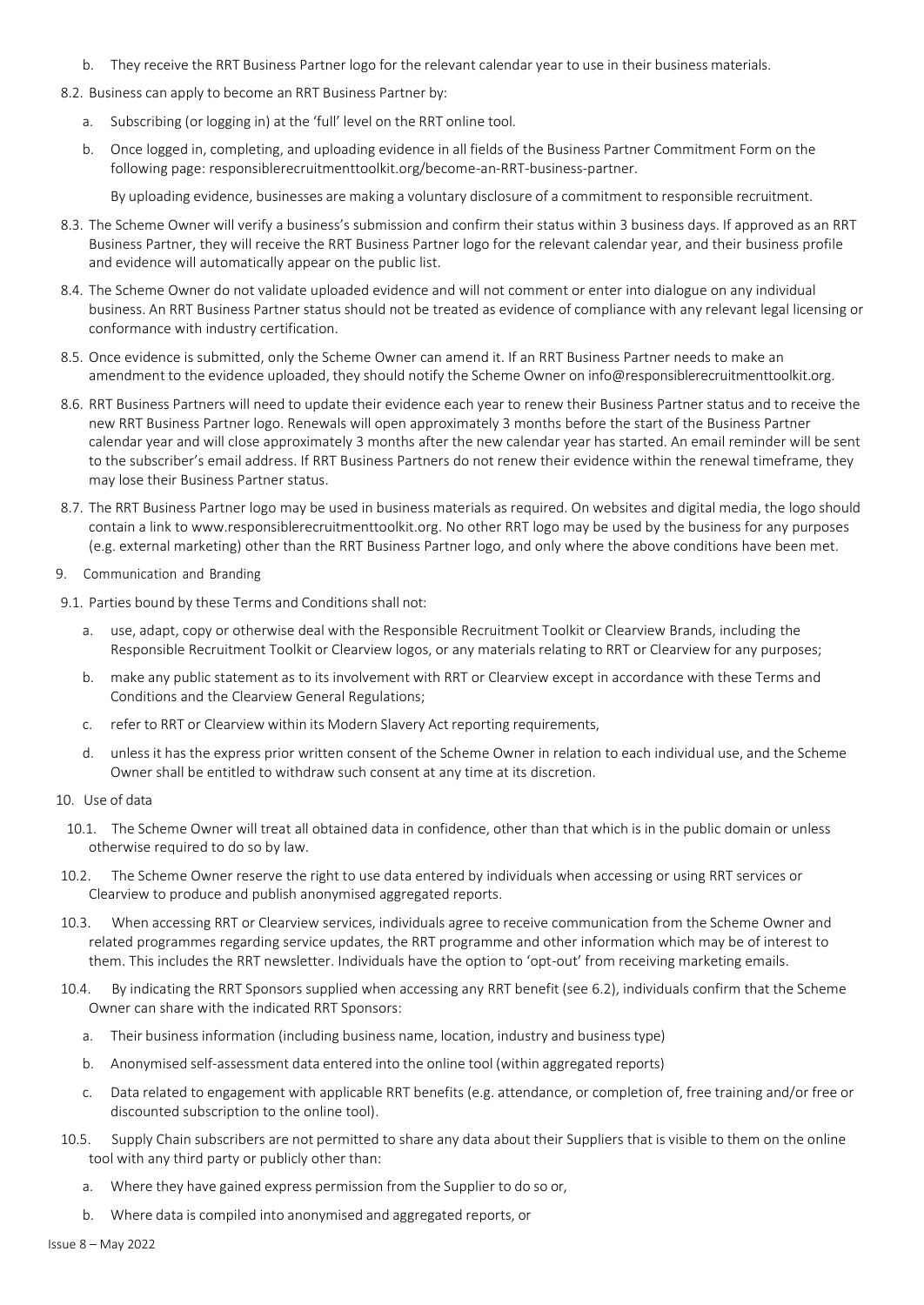- c. Data which is in the public domain, or
- d. If required to do so by law.
- 11. Indemnity
	- 11.1. Parties bound by these Terms and Conditions shall indemnify the Scheme Owner for all liabilities, costs, expenses, damages and losses (including but not limited to any direct, indirect or consequential losses, loss of profit, loss of reputation and all interest, penalties and legal costs (calculated on a full indemnity basis) and all other reasonable professional costs and expenses) suffered or incurred by the Scheme Owner arising out of or in connection with any breach by the other party.
- 12. Limitation of Liability
	- 12.1. Nothing in this agreement shall limit or exclude either party's liability for death or personal injury caused by its negligence or for fraud or fraudulent misrepresentation, or for any liability which is not lawful to exclude.
	- 12.2. Subject to clause 12.1, parties bound by these Terms and Conditions shall be liable to the Scheme Owner, whether in contract, tort (including negligence), for breach of statutory duty, or otherwise, arising under or in connection with this agreement for any loss of profits, loss of sales or business, loss of anticipated savings, loss of or damage to goodwill, or for any indirect or consequential loss;
	- 12.3. Subject to clause 12.1, the Scheme Owner's total liability to parties covered by these Terms and Conditions, whether in contract, tort (including negligence), breach of statutory duty, or otherwise, arising under or in connection with these Terms and Conditions shall be limited to the sum paid to the Scheme Owner within the past twelve months.
	- 12.4. The Scheme Owner shall not be held liable for:.
	- a. any act or omission of any RRT Sponsor or Supply Chain subscriber (including any use or disclosure of information by an RRT Sponsor or Supply Chain subscriber);
	- b. any act or omission of any other party bound by these Terms and Conditions;
	- c. any act or omission of any Clearview Approved Audit Body; and/or
	- d. the results of any audit carried out as part of Clearview.
	- 12.5. Parties accept and acknowledge that all assistance given by the Scheme Owner pursuant to this agreement is meant solely as a tool by which businesses can support and improve responsible recruitment practices, and that using any of the RRT and Clearview services does not guarantee that an organisation or individual is compliant with any laws, regulations or guidelines. Compliance with the law and responsible recruitment standards shall be the sole responsibility of parties, and the Scheme Owner shall have no liability or responsibility should they be deemed to not be compliant.
- 13. Confidentiality
	- 13.1. Both parties agree that, during the term of this Agreement and for a period of five (5) years following its termination, they shall keep confidential, and shall not use or disclose, and shall not permit any of its officers, directors, employees, or agents to use or disclose, without the prior written consent of the other party, any Confidential Information of the other party.
- 14. Termination
	- 14.1. Without affecting any other right or remedy available to it, either party to this agreement may terminate it with immediate effect by giving written notice to the other party if:
		- a. the other party commits a material breach of any term of this agreement which breach is irremediable or (if such breach is remediable) fails to remedy that breach within a period of 30 days after being notified in writing to do so;
		- b. the other party repeatedly breaches any of the terms of this agreement in such a manner as to reasonably justify the opinion that the other party's conduct is inconsistent with them having the intention or ability to give effect to the terms of this agreement;
		- c. the other party takes any step or action in connection with its entering administration, provisional liquidation or any composition or arrangement with its creditors (other than in relation to a solvent restructuring), being wound up (whether voluntarily or by order of the court, unless for the purpose of a solvent restructuring), having a receiver appointed to any of its assets or ceasing to carry on business; or
		- d. the other party suspends, or threatens to suspend, or ceases or threatens to cease to carry on all or a substantial part of its business.
- 14.2. Without affecting any other right or remedy available to it, the Scheme Owner may terminate this agreement with immediate effect by giving written notice to the other party if: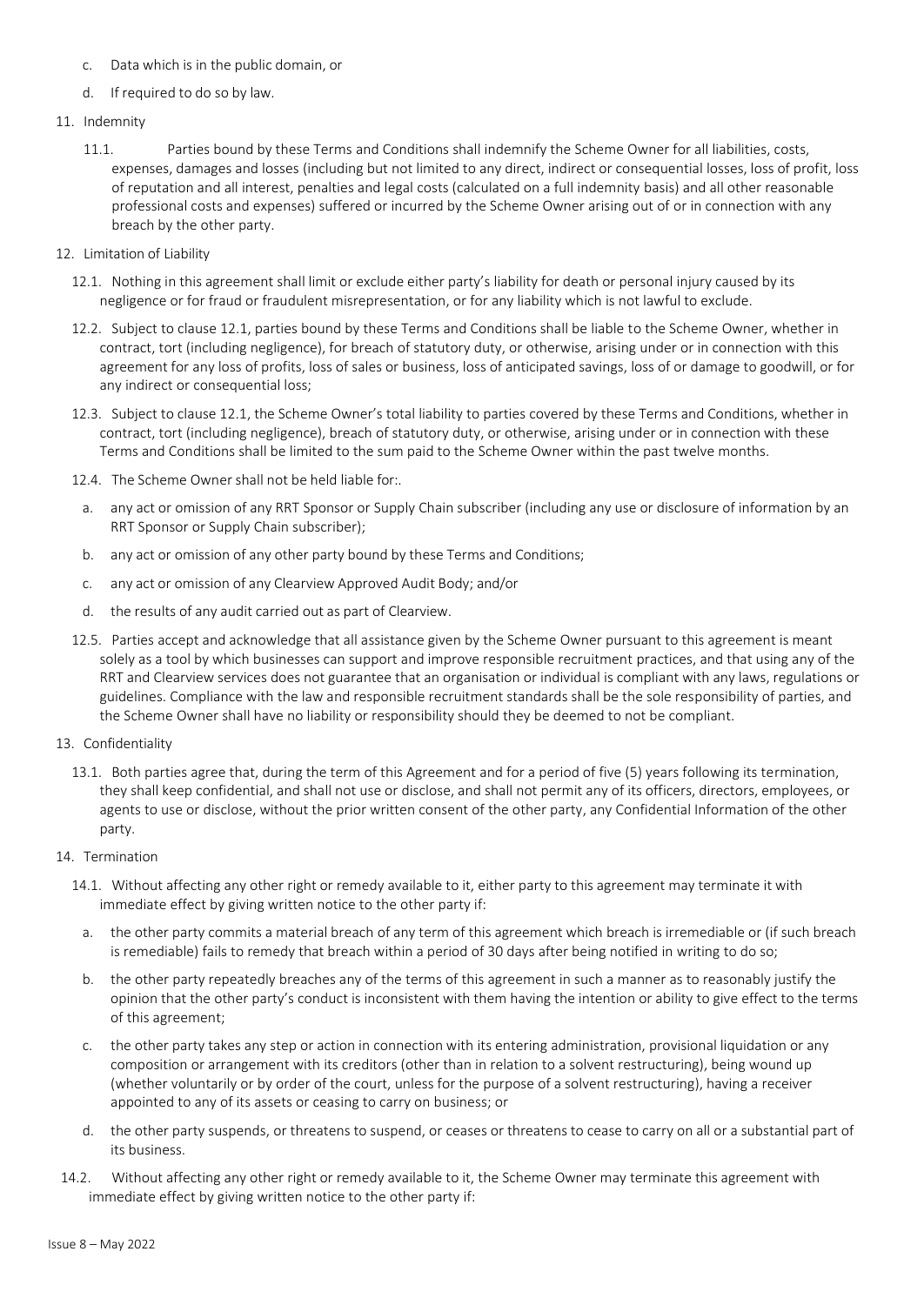- a. the other party fails to pay any amount due under this agreement on the due date for payment, provided (a) the Scheme Owner have notified the other party of non-payment in writing and the other party does not make payment within 5 business days of receipt of such notice; and (b) there is not a bona fide dispute in respect of such payment(s);
- b. where engaging in Clearview, the other party fails to comply with, or have audits carried out on it in accordance with, the Clearview General Regulations;
- c. the Scheme Owner have reason to believe that the other party's connection to them or to RRT or Clearview could reasonably be deemed to damage its reputation, including if it becomes aware of any use of the RRT or Clearview Brands outside the terms of this agreement, of any statements or acts which could damage their reputation, or of any pending or actual breaches of civil or criminal law relating to the other party or individuals connected to the other party.
- 14.3. Termination or expiry of these Terms and Conditions for whatever reason shall not affect any of the rights, remedies, obligations or liabilities of the parties that have accrued up to the date of termination or expiry, including the right to payment of any fees due and any right to claim damages in respect of any breach of this agreement which existed at or before the date of termination or expiry.
- 14.4. Upon termination or expiry of this agreement each party shall:
	- a. deliver to the other party, or where not reasonably practicable, destroy all documents, materials, passwords and login details which relate to RRT or Clearview. If a party fails to do so six months after the date of termination, then the other party may enter the party's premises and take possession of them. Until they have been destroyed or returned, each party shall be solely responsible for the safe keeping of all such documents, materials, passwords and login details and will not use them for any purpose not connected with this agreement;
	- b. immediately cease all use of the other party's materials;
	- c. immediately cease all ongoing use of the other party's Brand(s);
	- d. immediately cease to hold itself out as having any connection with the other party; and
	- e. not be entitled to any refunds of sums already paid under this agreement; and
	- f. promptly pay to the Scheme Owner all Scheme Owner's outstanding unpaid invoices and interest and, in respect of any fees due but for which no invoice has been submitted, Stronger Together may submit an invoice, which shall be payable promptly on receipt; and
	- 14.5. All clauses of this agreement that expressly or by implication are intended to come into or continue in force on or after termination or expiry shall remain in full force and effect.
- 15. General
	- 15.1. Save as set out herein, no one other than a party to this agreement shall have any right to enforce any of its terms.
	- 15.2. This agreement constitutes the entire agreement between the parties and supersedes and extinguishes all previous agreements, promises, assurances, warranties, representations and understandings between them, whether written or oral, relating to its subject matter. Neither party has entered into the agreement in reliance upon, and it will have no remedy in respect of, any misrepresentation, representation or statement (whether made by the other party or any other person and whether made by the first party or any other person) which is not expressly set out in the agreement.
	- 15.3. No variation of this agreement shall be effective unless it is in writing and signed by the parties.
	- 15.4. The other party shall not be entitled to assign, transfer, mortgage, charge or deal in any other manner with any or all of its rights and obligations under this agreement without the prior written consent of the Scheme Owner. The Scheme Owner may at any time assign, mortgage, charge, declare a trust over or deal in any other manner with any or all of its rights under this agreement.
	- 15.5. Each party shall comply with all applicable laws, including but not limited to, any anti-bribery or anti-slavery, or anti- tax evasion laws insofar as they are applicable to such party.
	- 15.6. Neither party shall be in breach of this agreement nor liable for delay in performing, or failure to perform, any of its obligations under this agreement to the extent that such delay or failure result from events, circumstances or causes beyond its reasonable control. In such circumstances the affected party shall be entitled to a reasonable extension of the time for performing such obligations. If the period of delay or non-performance continues for 30 days the party not affected may terminate this agreement by giving 14 days' written notice to the affected party.
	- 15.7. Any notice given to a party under or in connection with this agreement shall be in writing and shall be delivered by hand or by pre-paid first-class post or other next working day delivery service at its registered office (if a company) or its principal place of business (in any other case.
	- 15.8. Any notice shall be deemed to have been received: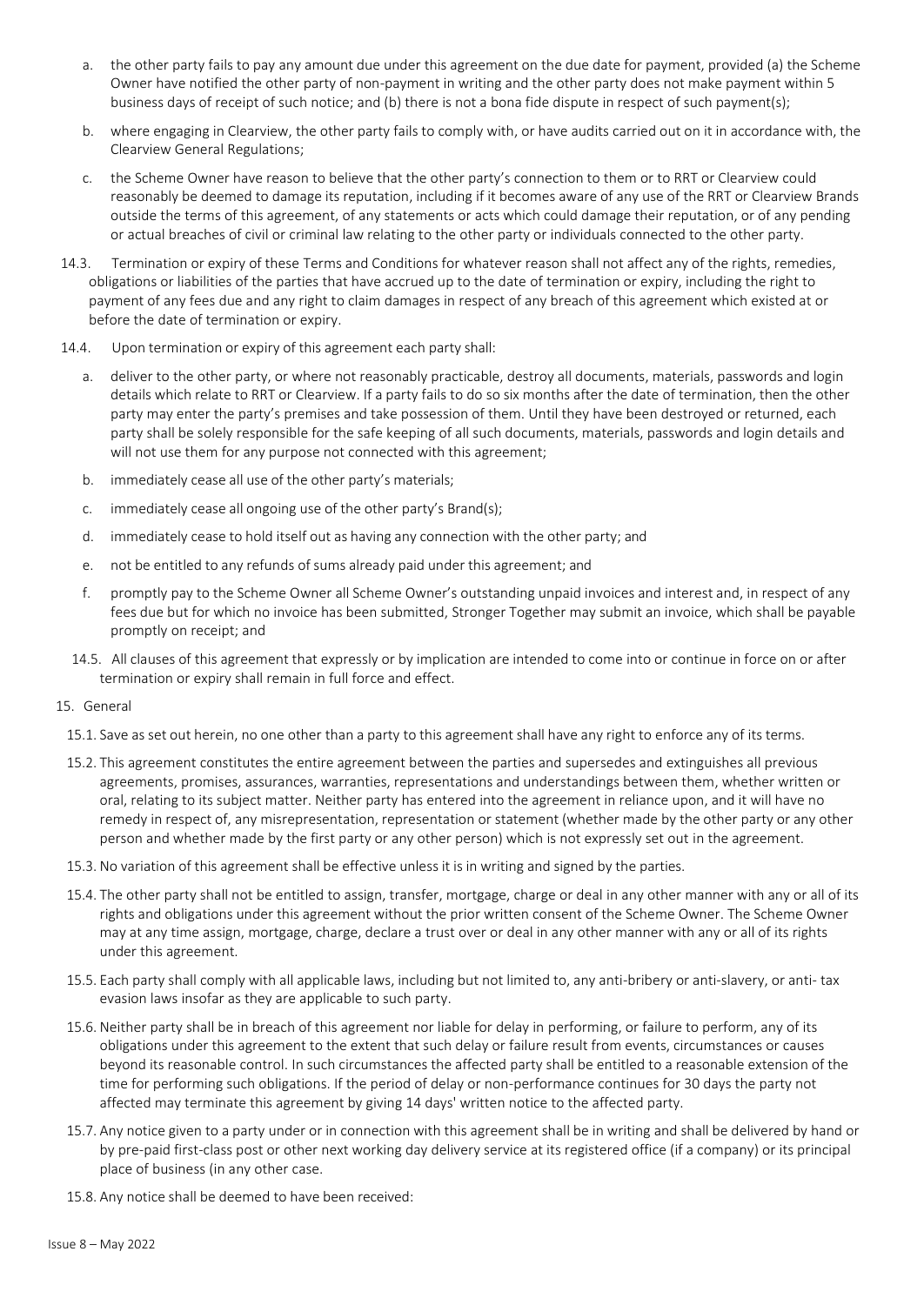- a. if delivered by hand, on signature of a delivery receipt or at the time the notice is left at the proper address; and
- b. if sent by pre-paid first-class post or other next working day delivery service, at 9.00 am on the second Business Day after posting or at the time recorded by the delivery service.
- 15.9. This clause does not apply to the service of any proceedings or other documents in any legal action or, where applicable, any arbitration or other method of dispute resolution.
- 15.10. If any term of this agreement is found by any court or body or authority of competent jurisdiction to be illegal, unlawful, void or unenforceable, such term will be deemed to be severed from the agreement and this will not affect the remainder of the agreement which will continue in full force and effect.
- 16. Dispute Escalation
- 16.1. If a dispute arises out of or in connection with this agreement or the performance, validity or enforceability of it (Dispute) then the parties shall follow the procedure set out in this clause:
- 16.2. either party shall give to the other written notice of the Dispute, setting out its nature and full particulars (Dispute Notice), together with relevant supporting documents. On service of the Dispute Notice, a manager of Stronger Together and a manager of the other party shall attempt in good faith to resolve the Dispute;
- 16.3. if a manager of Stronger Together and a manager of the other party are for any reason unable to resolve the Dispute within 30 days of service of the Dispute Notice, the Dispute shall be referred to a director of Stronger Together, or an employee of equivalent executive authority with at least 10 years' experience and with authority to settle the dispute, and a director of the other party, or an employee of equivalent executive authority with at least 10 years' experience and with authority to settle the dispute, who shall attempt in good faith to resolve it;
- 16.4. if a director of Stronger Together, or an employee of equivalent executive authority with at least 10 years' experience and with authority to settle the dispute, and a director of the other party, or an employee of equivalent executive authority with at least 10 years' experience and with authority to settle the dispute, are for any reason unable to resolve the Dispute within 30 days of it being referred to them, the parties will attempt to settle it by mediation in accordance with the CEDR Model Mediation Procedure. Unless otherwise agreed between the parties, the mediator shall be nominated by CEDR. To initiate the mediation, a party must serve notice in writing (ADR notice) to the other party to the Dispute, requesting a mediation. A copy of the ADR notice should be sent to CEDR. The mediation will start not later than 30 days after the date of the ADR notice; and
- 16.5. unless directed otherwise by the mediator, the mediator's fees and any costs properly incurred by the mediator relating to the mediation (including any fees and costs of any advisers appointed by the mediator) shall be borne by the parties equally and, unless directed otherwise by the mediator, each party shall bear their own costs in relation to the preparation for and attendance at the hearing.
- 16.6. If the Dispute is not resolved within 60 days after service of the ADR notice, or either party fails to participate or to continue to participate in the mediation before the expiration of the said period of 60 days, or the mediation terminates before the expiration of the said period of 60 days, the Dispute shall be finally resolved by the courts of England in accordance with clause [17.](#page-9-1)
- <span id="page-9-1"></span>17. Governing Law and Jurisdiction
	- 17.1. This agreement, and all disputes or claims (including non-contractual disputes or claims) arising out of or in connection with them or their subject matter or formation shall be governed by and construed in accordance with the law of England.
	- 17.2. The parties irrevocably agree that the courts of England shall have exclusive jurisdiction to settle any dispute or claim (including non-contractual disputes or claims) arising out of or in connection with this agreement or its subject matter or formation.
- <span id="page-9-0"></span>B. Key definitions:
- *Business entity* means a business legal entity that conforms with laws and regulations.
- *Delegate* means an individual who has booked, or attends, a training session.
- *'Entry' level subscription* allows access to the functionality of an 'entry' account on the RRT online tool (follow this URL for more details: [responsiblerecruitmenttoolkit.org/online-tool/\)](https://responsiblerecruitmenttoolkit.org/online-tool/). This subscription level is at no cost.
- *Online training* is training that can be is delivered and accessed over the internet.
- *'Full' level subscription* allows access to the functionality of a 'full' account on the RRT online tool (follow this URL for more details[: responsiblerecruitmenttoolkit.org/online-tool/\)](https://responsiblerecruitmenttoolkit.org/online-tool/). This subscription level can be paid for or provided at no cost for eligible businesses.